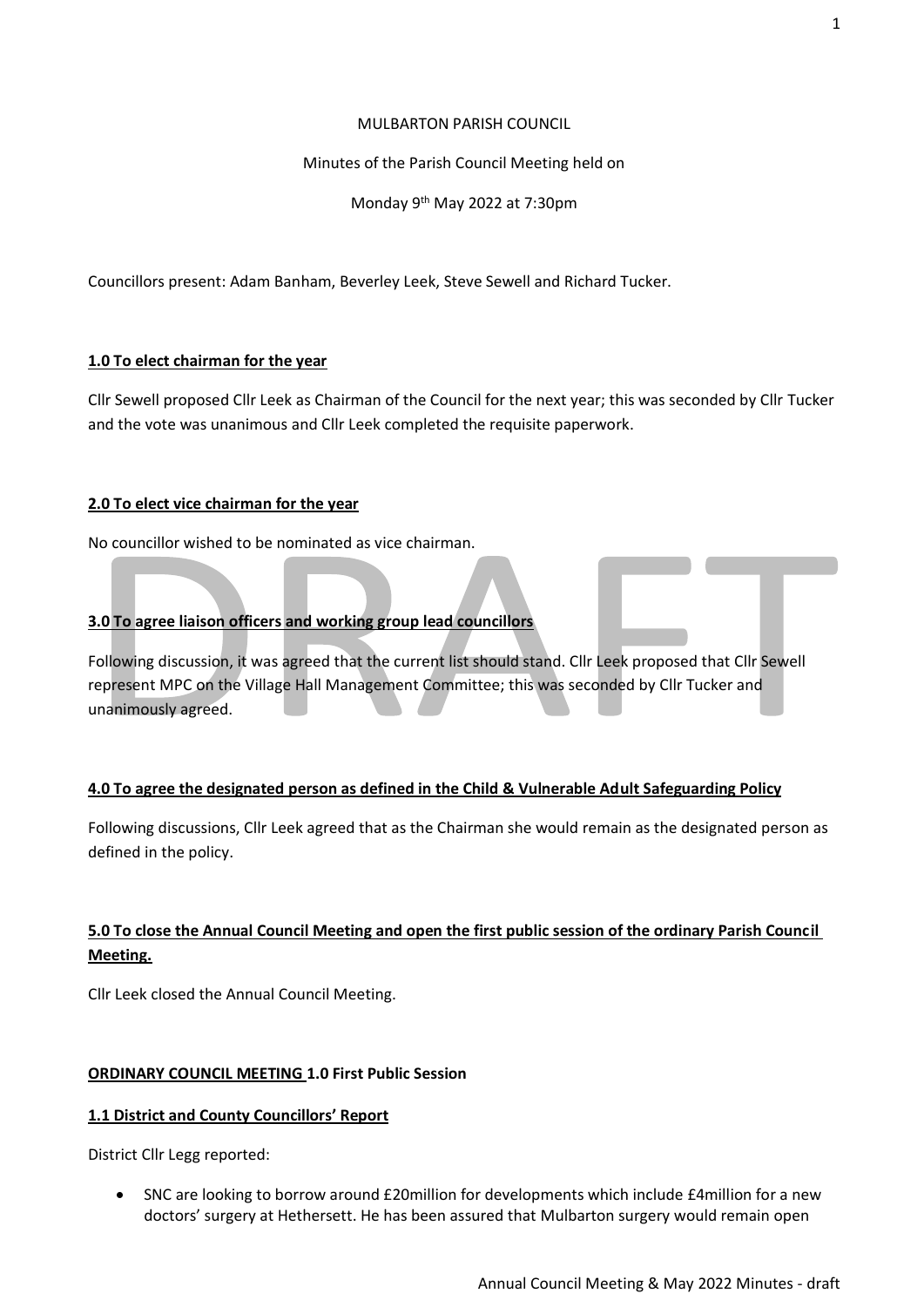- SNC's Help Hub is still open and offering debt advice and management in addition to its usual services
- SNC are spending £100,00 upgrading temporary accommodation provisions for the homeless and in referrals due to the Domestic Abuse Act
- Community Action Fund and Members grants are continuing
- SNC are still considering the move from Long Stratton to the Horizon building and although a move is not definite much work has been completed on the business case
- SNC are working on proposals for communities to install electric charging points
- SNC are supporting Ukrainian refugees and host families are being assessed for suitability
- Natural England and nutrient neutrality regarding nitrogen and phosphate run off in the Wensum and Yare areas has meant SNC are unable to approve any planning applications that involve any overnight stays and are working out ways for developing a policy. There is no time scale on this work.

Apologies were received from Cllr Francis.

#### **1.2 Public Session**

A member of the public reported they were disappointed that slides and bins have not yet been replaced and that the Post Office closed with no notice.

A member of the public asked in light of the post office sudden closure if the parish council had heard anything and could they approach anyone to get it back; would the post office provide a statement for the Annual Parish Meeting on the 23rd?

Cllr Legg reported he had seen an email from the Post Office with bland apologies and that they were working hard to find a solution. The Post Office are generally opposed to stand alone business and a suitable retail outlet would need to be found. It was noted that there are Post Offices in Wymondham on Lime Tree Avenue and in the White Hart Pub. Hethersett's Post Office is now located in the library.

A representative from MALGA raised an issue with low water pressure at the Meadows allotment site and thanked MPC for the water trough being discussed later.

# **2.0 To close the meeting to public participation**

Cllr Leek closed the meeting to public participation and formally opened the Parish Council meeting.

# **3.0 To receive and consider apologies for absence**

Apologies were received and accepted from Cllr Aldous.

#### **4.0 To receive declarations of interest on items on the agenda**

Cllr Banham declared an interest in matters relating to items 10, 13 &14.

# **5.0 To confirm and sign the minutes of the Ordinary Parish Council meeting held on 4 th April 2022**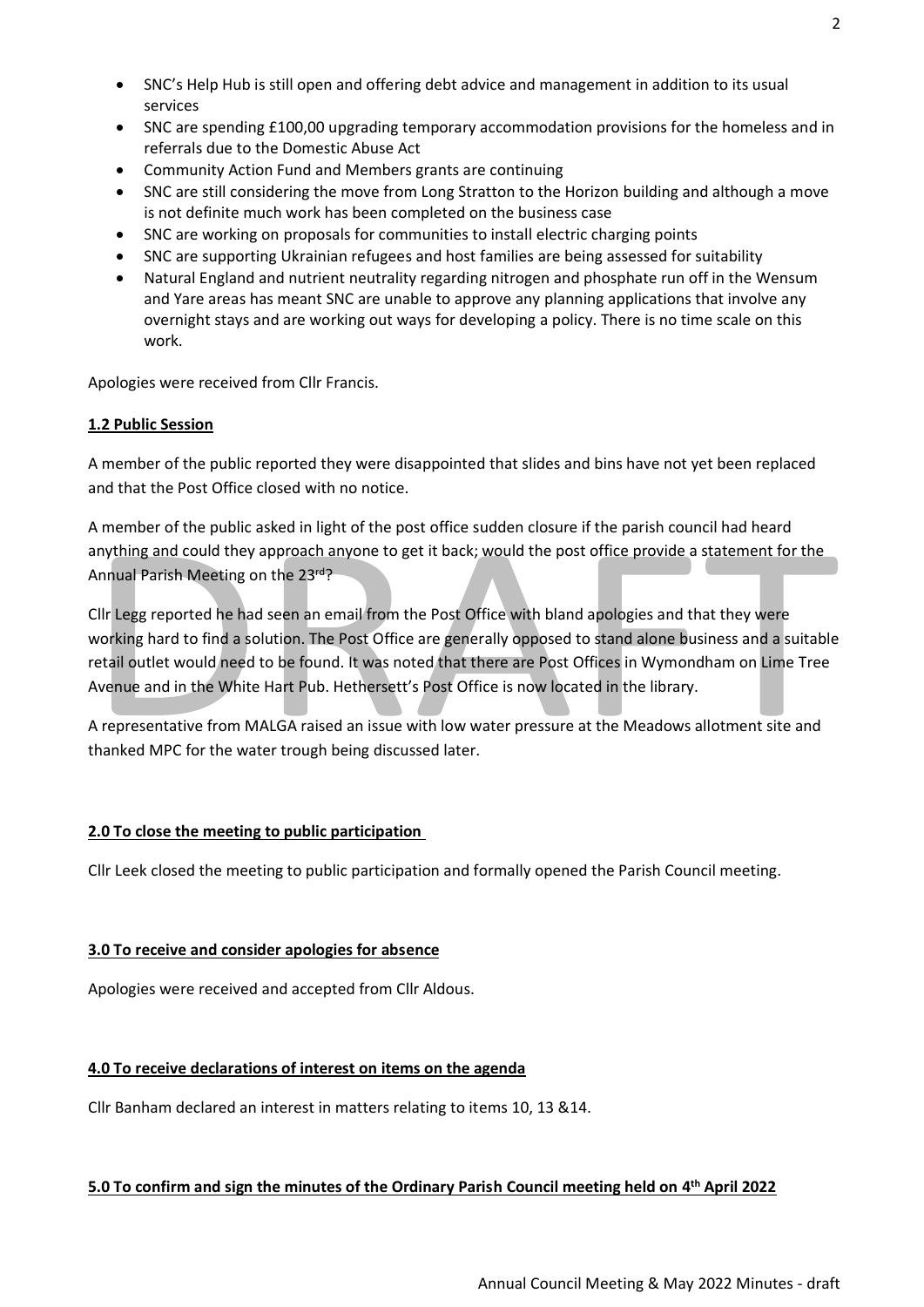The minutes of the Ordinary Parish Council meeting held on 4<sup>th</sup> April 2022 were unanimously agreed as a true record of the meeting after being proposed by Cllr Tucker and seconded by Cllr Sewell.

# **5.1 To confirm and sign the minutes of the closed Parish Council meeting held on 4 th April 2022**

The minutes of the Closed Parish Council meeting held on 4<sup>th</sup> April 2022 were unanimously agreed as a true record of the meeting after being proposed by Cllr Sewell and seconded by Cllr Banham.

#### **6.0 To receive financial reports and approve invoices for payments as per schedule for April**

The financial report including the budget tracking report was noted. Following proposal by Cllr Banham and seconding by Cllr Sewell all payments for April were unanimously approved. A copy of the payments is attached to these minutes.

Financial reports and budget tracker were received and noted.

#### **6.1 Approval for additional signatory for accounts**

Following discussion, Cllr Leek proposed that Cllr Banham be added as a signatory on the Santander and RBS accounts, this was seconded by Cllr Sewell and unanimously agreed.

#### **6.2 Annual Internal Audit Report for the year ending 31.03.2022 received and noted.**

Cllr Leek reported that the internal auditor's report was completed on 08.05.2022 and having now been received; Cllr Banham proposed that the Council formally approved the internal audit report as part of the Annual Governance and Accountability Return 2021/22; this was seconded by Cllr Tucker and unanimously agreed.

# **6.3 To consider and approve Section 1 – Annual Governance Statement 2021/22**

Cllr Leek read out each of the eight applicable statements in turn and allowed for each statement to be unanimously agreed before moving onto the next. All statements in Section 1 were unanimously agreed in this way and following proposal by Cllr Sewell and seconding by Cllr Banham it was unanimously agreed for the Clerk and Chairman to sign section 1.

#### **6.4 To consider and approve Section 2 – Accounting Statements 2021/22**

Following proposal by Cllr Banham and seconding by Cllr Tucker it was unanimously agreed to approve Section 2 of the Annual Governance Statement Return 2021/22.

#### **6.5 To approve flowers for Internal Auditor**

Following proposal by Cllr Tucker and seconding by Cllr Leek it was unanimously agreed to send flowers to the internal auditor as a token of the Council's appreciation in completing the internal audit ready for tonight's meeting, as there was no charge raised for completing the internal audit.

# **7.0 Working group report on completing items on the outstanding works list & next working group meeting**

Cllr Banham gave a summary of the last meeting and outstanding works that were discussed included the Common play equipment work scope, trees on the Common & by the village sign, ponds & ecosystem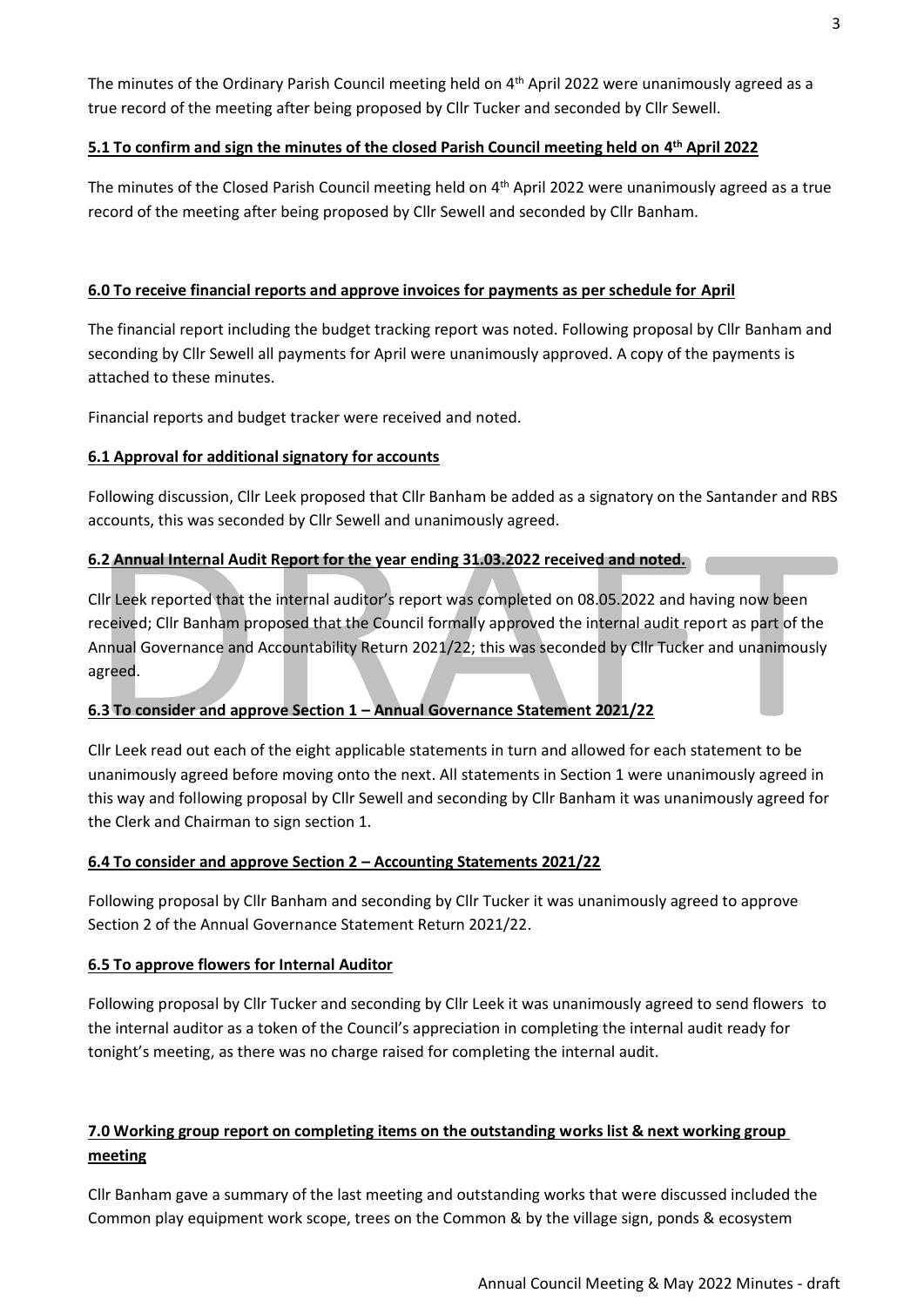management and village sign plinth maintenance & lighting improvements. No date was agreed for the next meeting.

#### **7.1 To review quotes and approve contractor for works to play equipment on the Common**

Cllr Banham reported that three quotes had been received; the fourth contractor noted that they were unable to complete repairs on third party equipment. Following discussion and taking into account Contractor 4's recommendations for additional vandal proofing of the equipment Cllr Banham proposed that Contractor 4 be awarded the contract, this was seconded by Cllr Tucker and unanimously agreed.

#### **7.2 To review quotes and approve contractor for additional water trough at the Meadows allotment site.**

Following discussion and earlier comments about low water pressure at this site it was proposed by Cllr Tucker that Contractor 1 be awarded the contract, this was seconded by Cllr Sewell and unanimously agreed.

#### **8.0 Update on appointment of a new Clerk**

Cllr Leek reported that interviews have been planned.

# **9.0 Designation of a trustee for Rich's Trust**

Cllr Leek proposed that Cllr Sewell represent MPC as a trustee; this was seconded by Cllr Banham and unanimously agreed.

# **10.0 Neighbourhood Plan Review working group update**

The latest working group report was received and noted.

#### **11.0 Update on correspondence received from Mulbarton Village Hall Management Committee**

It was noted that the matter is pending advice from MPC solicitors and until such time this is received there is no action required this evening.

Cllr Tucker asked the council to allow him to give a personal statement regarding this matter and for it to be included in the minutes. This was unanimously agreed;

*What follows are my own personal perspectives on the situation regarding the management of the village hall building and the land surrounding it.*

*I am having difficulty understanding the position we now find ourselves in. I was hoping MPC's solicitor would clarify this and come up with a way of resolving the issues to everyone's satisfaction. That process had indeed started. However, whilst awaiting a response from the Trustees to some preliminary legal advice before moving to the next steps to resolve the situation, it appears that the Trustees could not wait any longer for that process to continue or to conclude.*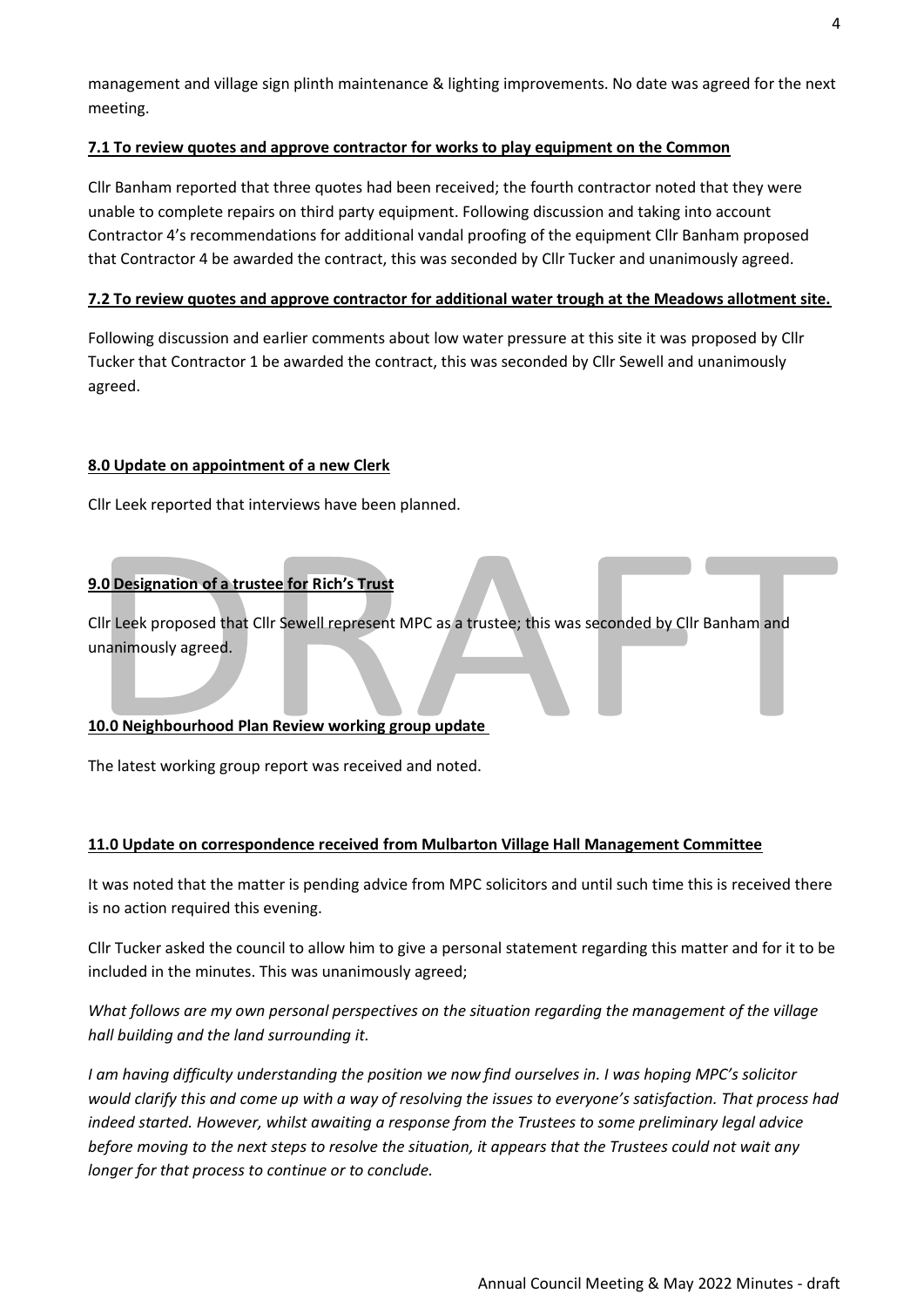*I really do not understand;*

*Why clarity was not established from the start as to what precisely the Charity property consisted of [and who was responsible for what] and certainly from 1988?*

*When a new hall was built on a new piece of land, why was not the existing Charity dissolved and a new one created?*

*Why is this being raised now when since 1976 there does not appear to be any evidence that the issue has been raised before and that the arrangement seemed to have worked well for the benefit of parishioners?*

*I also find it difficult to understand how;*

*Does a charity set up in 1976 for 1 building and plot of land still exist when there is a different plot of land and a different building?*

*and*

*That the "new" building has since been extended twice [at expense of MPC]*

*Why was not a new charity set up each time?*

*Why is there is no clear reference each and every time such changes were made as to how the property the Charity is responsible for managing has changed?*

*Why have the land issues not been picked up during legal advice – ie 3 leases and skate park funding?*

*I have found the communications from the Trustees have strongly implied that MPC has, over the years, somehow wrongfully and deliberately deprived the Charity of its lawful income.* 

*It also seems that the Trustees are seeking to be repaid "lost" income. In considering this, it might be worth calculating MPC expenditure on the building and the provision and maintenance of facilities on the surrounding land since the "new" hall and land was acquired.*

*MPC's compliance with rules ensuring its decision making is lawful – that is at its monthly minuted meetings - seems to be a source of frustration to the Trustees. The correspondence from the Trustees indicate an unwillingness to wait for MPC to obtain legal advice and to follow "due process". I have a sense that the Trustees may well have misinterpreted or misunderstood this "slowness" of response and responding only at Council meetings as the MPC somehow being deliberately obstructive.* 

*It has now reached the point where Councillors have no opportunity to seek legal advice on nor to then formally consider and respond to further requests from the Trustees before the Trustees resort to instructing their own solicitors to intervene to press MPC to respond within a timescale that is not possible to meet. This is regrettable. I do not believe it is possible nor desirable to resolve issues going back to 1976 in such a short space of time as the Trustees appear to want.* 

*When I met with 2 Trustees and a fellow Councillor on 8 February this year I did explain about the Council's decision making process, the time it takes and that to sort out this long standing issue was going to take time and, in all likelihood, require legal advice to resolve.*

*We are now, it seems, moving into a situation where positions are becoming entrenched and communication is via solicitor talking to solicitor.*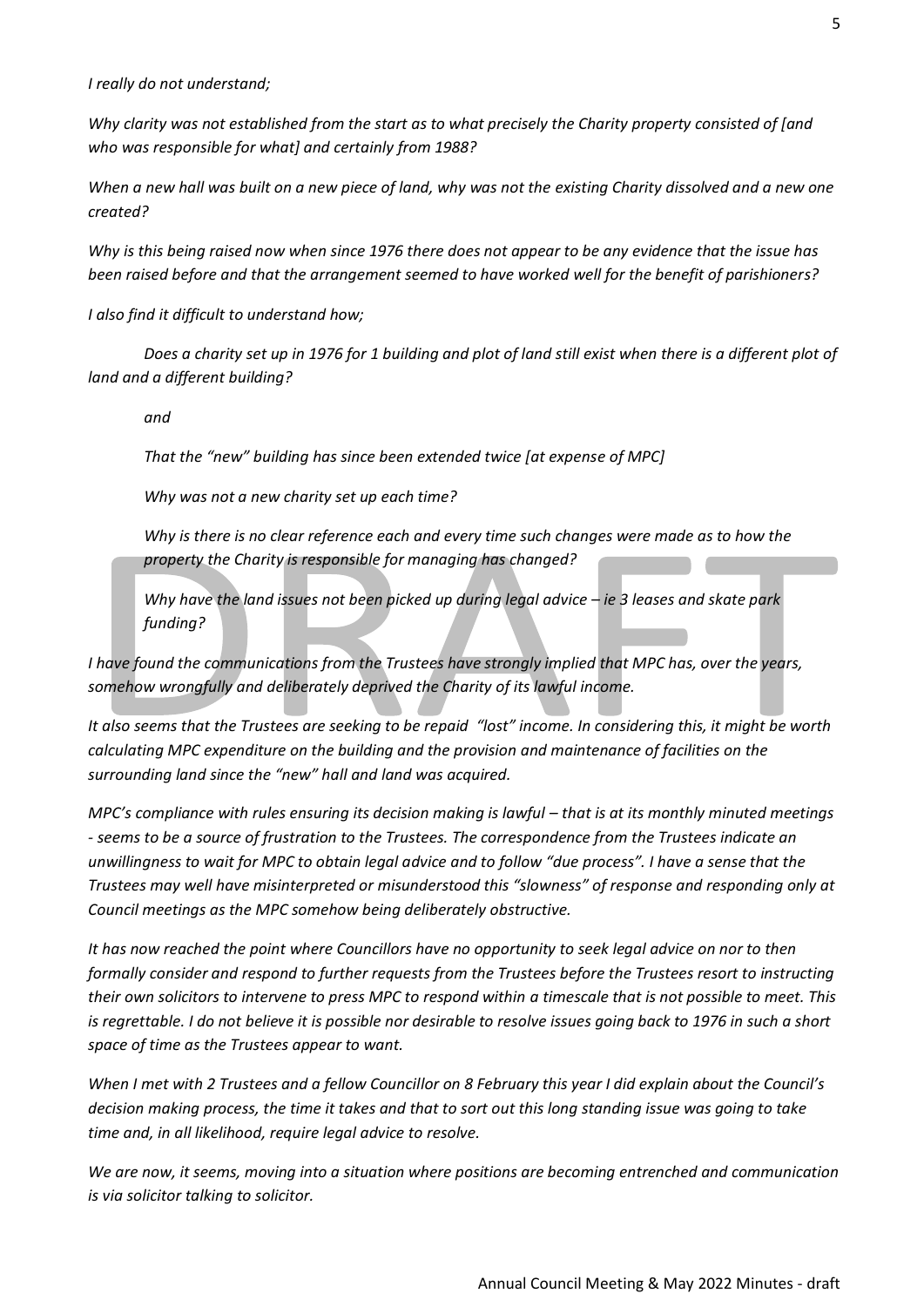*It is, I believe, now time for all parties to make a choice.*

*On the one hand to;*

*Continue resolution of the issues by resorting to solicitors writing to each other. Is this really necessary and appropriate?*

*Undertake the time consuming task of looking for and providing all the information requested solely because of, what I believe to be an unfounded assumption, that MPC has over many years unlawfully and deliberately deprived the Charity of income.*

*Trying to guess who did what and who agreed what over the past 30 to 40 years or so.*

*MPC does not have the resources to do this and certainly not within the timescales set by the Trustees. Then there is having to spend council tax payers' money on solicitors fees.* 

*On the other hand;*

*Instead of getting embroiled in an escalating dispute leading to polarised positions, accept the position we all find ourselves in and, instead of entering into some sort of dispute about past events and actions, look to the future so this current situation is not repeated.*

*Both parties could then together agree a plan of action which sets out a clear way forward. This could include agreeing to;* 

*establishing titles to land – how, who, what needs to be done*

*Perhaps to close down the existing Charity and start again with the aim to ensure;*

*Clarity as to what property is the responsibility of the Charity to manage.*

*Clarity of roles and responsibilities of Custodial vs Management Trustees.*

*Ensuring the Charity's governing document is clear in it's purpose, it's governance arrangements and is relevant for 2022 and beyond rather than for 1976.*

*At the same time it would be useful to ensure that all agree a way to ensure that MPC and the Trustees have confidence in each other's ability to discharge their respective responsibilities,*

*My suggestions would be to use the opportunity to ensure;*

- *avoidance of conflicts of interest in decision making*
- *wide community representation reflected by the Trustees*
- *the property is truly a community resource available as a priority for use by all parishioners.*
- *use of the property for commercial activities complies with Charity Commission guidance / regulation.*
- *the occupation of the property by a Sports and Social Club and ensuring it's formal & proper relationship with the Charity complies with Charity Commission guidance / regulation.*

*Having achieved the above then agree, if necessary, the legal and formal transfer to the Charity of any leases and ensuring the proper management of all MPC owned assets on the land surrounding the hall building.*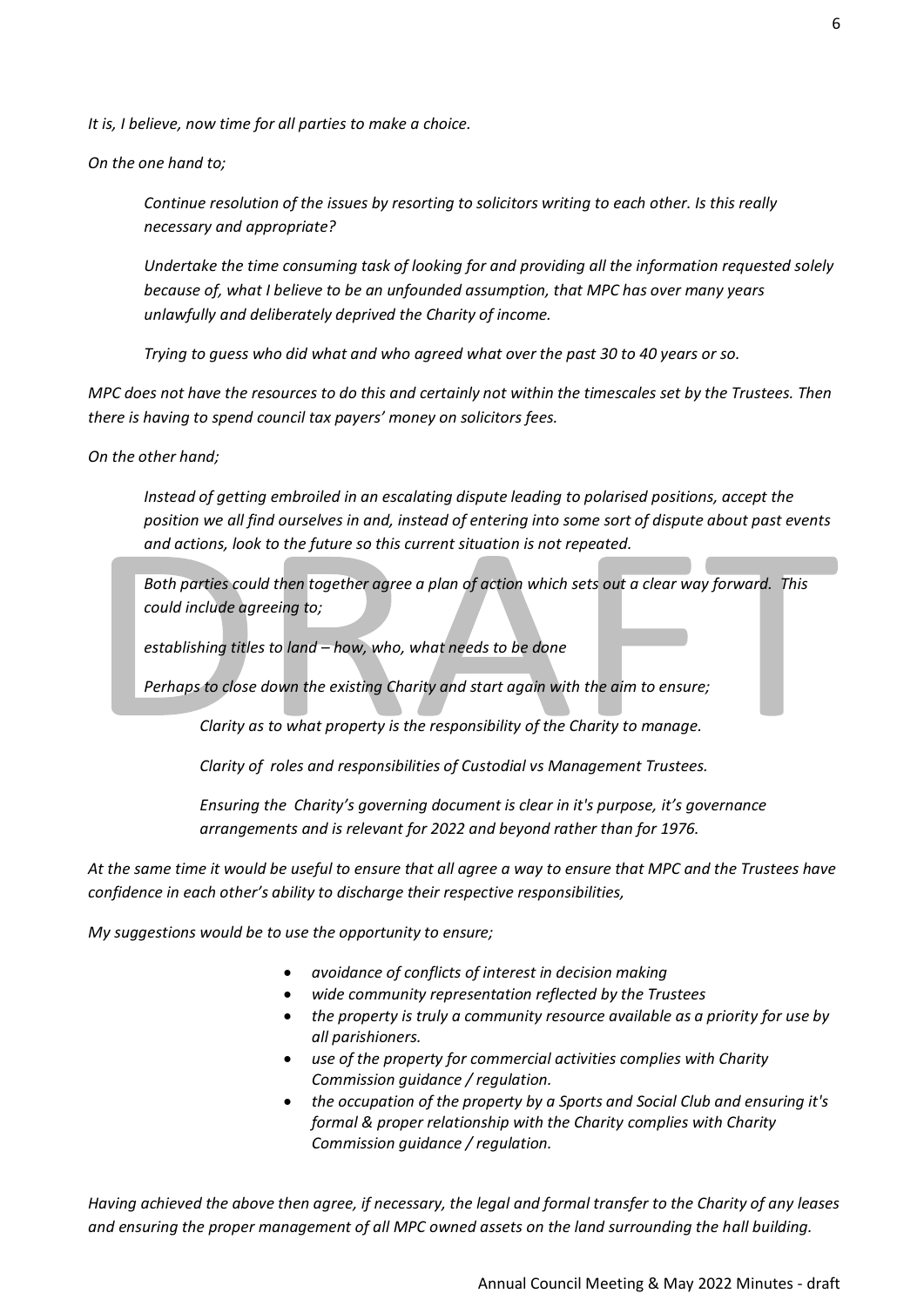#### **12.0 Update on transfer of allotment land**

It was noted that there has been no update from the solicitors, who were contacted last week, regarding the land transfer and no decisions or actions are required by MPC at this meeting.

#### **13.0 Update on wind farms, solar farms & Industrialisation of South Norfolk**

It was agreed that Cllr Banham would not participate in discussion of this item.

A wind farm update report was received and noted.

It was noted that National Grid's proposed pylon route consultation is being held this week (Wednesday 11.05.22) and due to the solar farm the route would be the village side of the farm bringing it close to the end of the Rosery.

#### **13.1 Proposal from Sheringham and Dudgeon extensions project team for a meeting**

It was agreed that Cllr Banham would not participate in discussion of this item.

Following discussion it was agreed that once previous questions and correspondence raised by MPC have been responded to by the project team, MPC would reconsider having a meeting as proposed.

#### **14.0 To consider planning applications received**

It was agreed that Cllr Banham would not participate in discussion of this item.

Cllr Sewell went through recent planning applications.

2022/0627: 39 Long Lane Mulbarton Norfolk NR14 8AW Proposal: Proposed single storey side and rear extension No comments

2022/0648: 40 Minnow Way Mulbarton Norfolk NR14 8FP Proposal: Single storey rear and side extension. No comments

2022/0656: Newton House, Norwich Road Mulbarton Norfolk NR14 8JN Proposal: Single storey rear extension. No comments

2022/0764: 1B Ryefield Road Mulbarton Norfolk NR14 8FD Proposal: Single storey rear extension. No comments

2022/0711: 16 Sterlet Grove Mulbarton Norfolk NR14 8FS Proposal: Single storey rear extension. No comments

2022/0741: 7 Cowslip Close Mulbarton Norfolk NR14 8BG Proposal: Two storey side extension to dwelling. Comments: Overdevelopment & infilling of open areas in the village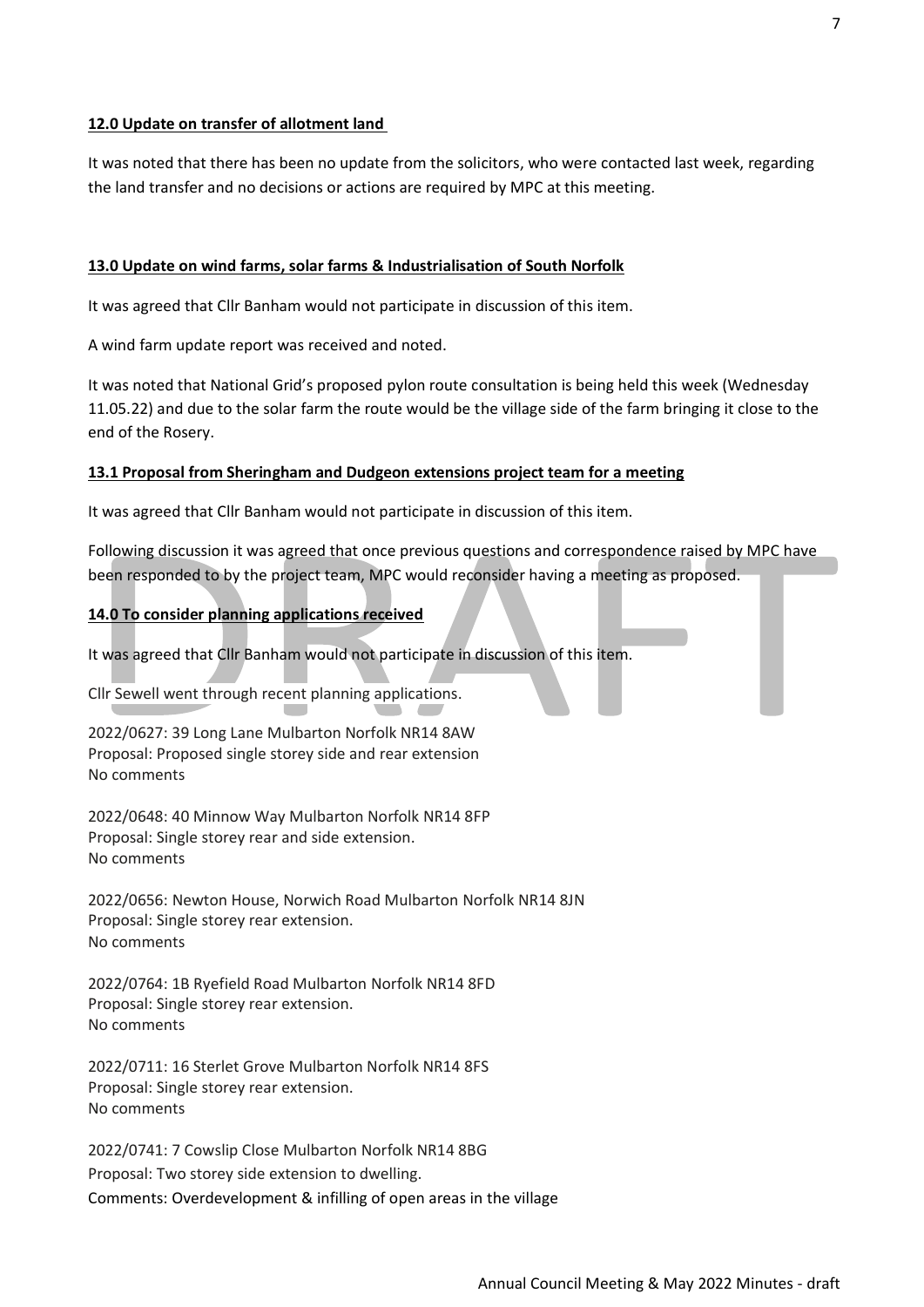2022/0819: Woodview The Rosery Mulbarton Norfolk NR14 8AL Proposal: Retrospective application for erection of two bay cartlodge. No comments

#### **15.0 Correspondence requiring consideration**

Email regarding the hedge on Long Lane. Cllr Sewell reported that he has looked at the site and agrees that it would be either Highways or Hopkins Homes responsibility; he will make contact with resident raising the concern to discuss further. It was noted that no response has been received from Highways, the statutory authority, or County Councillor Elmer regarding concerns about safety at the Cuckoofield Lane, Long Lane (Flordon) and the Rosery .

Following an email about concerns that weed killer has been used in a number of areas it was confirmed that the grounds maintenance contractor would be spoken to.

Graffiti on the skate park: Cllrs will arrange for it to be painted over.

Request from MALGA to plant trees on land adjacent to the Meadows allotments. It was noted that this land is owned by SNC and permission would need to be sort and given by them.

#### **16.0 Liaison officer reports**

A report from the Mulbarton Common Steering Group was received and noted.

#### **17.0 To receive any items for inclusion on the next agenda.**

No Councillor had any items for inclusion in the next agenda in addition to those already noted

#### **21.0 To adjourn the meeting for the 2nd public session**

A representative from the Football Club gave their apologies for the forthcoming Annual Parish Meeting.

A representative from the Mulbarton Village Hall management Committee requested a copy of Cllr Tuckers personal statement.

A resident asked if it was in MPC's remit to send a letter to the school to congratulate them on their latest Ofsted report which was very good and described as a "delightful school".

There being no further business the meeting closed at 8.26pm.

The next meeting will take place on Monday 6<sup>th</sup> June 2022 at 7.30pm in the Committee Room at the Village Hall.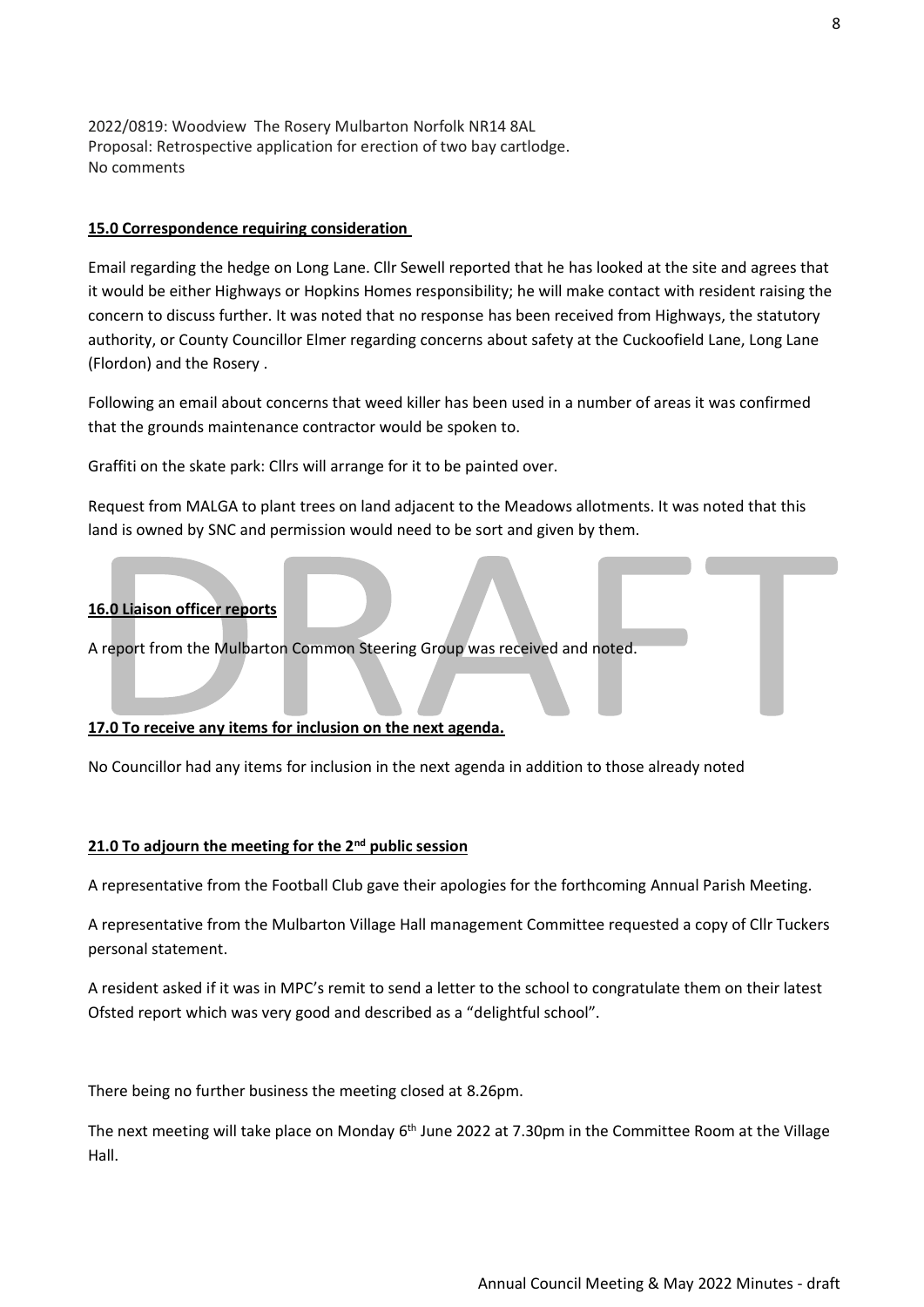# Payments for April 2022

| Cheque<br>Number | Recipient                                        | <b>Details</b>                  | Net total | Vat     | Amount<br>f's |
|------------------|--------------------------------------------------|---------------------------------|-----------|---------|---------------|
| 1028527          | <b>First Mulbarton Scout</b><br>Group & Guide HQ | Venue hire - 25.04.22           | 10.00     |         | 10.00         |
| 102828           | Mulbarton Village Hall<br>Management Committee   | Room hire - Jan/Fen/Mar         | 45.00     |         | 45.00         |
| 102829           | <b>B</b> Leek                                    | Expenses                        | 25.00     |         | 25.00         |
| 102830           | NTS Partnership<br>T/A Iceni                     | Jubilee Gardens - March & April | 144.00    | 28.80   | 172.80        |
| 102831           | <b>Thrings LLP</b>                               | Planning advise                 | 2362.50   | 472.50  | 2835.00       |
| 102832           | <b>Glasdon UK Ltd</b>                            | $2 \times \text{bins}$          | 315.38    | 63.08   | 378.46        |
| 102833           | DJ Ireland Groundworks<br>& Paving Services      | Common works                    | 362.88    | 72.58   | 435.46        |
| 102834           | <b>HMRC</b>                                      | <b>PAYE</b>                     | 225.53    |         | 225.53        |
| 102835           | A Phillips                                       | Salary                          | 729.20    |         | 729.20        |
| 102836           | <b>Ribbonsdale Nurseries</b>                     | <b>Grounds Maintenance</b>      | 1158.57   | 211.71  | 1370.28       |
| 102837           | APC Pest Control Ltd                             | Pest control                    | 120.00    | 24.00   | 144.00        |
| 102838           | <b>Talking Elm Tree Services</b><br>Ltd          | Meadows tree works              | 2625.00   | 525.00  | 3150.00       |
|                  |                                                  | <b>Total for month:</b>         | 8123.06   | 1397.67 | 9520.73       |